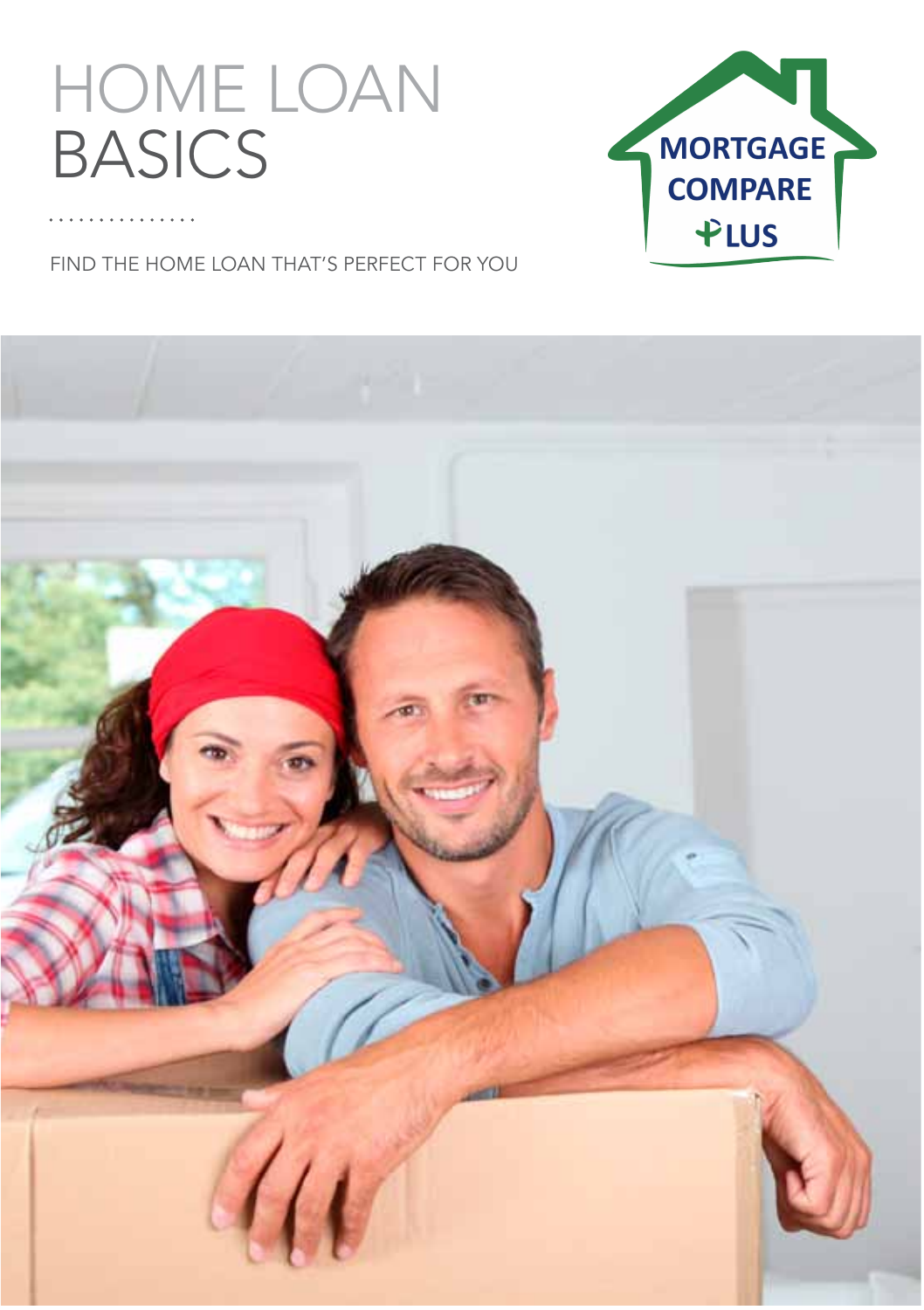### **CONTENTS**

| Your mortgage broker                               | 3               |  |
|----------------------------------------------------|-----------------|--|
| Using the services of<br>a mortgage broker         | 4               |  |
| Types of home loans                                | $\ddot{\delta}$ |  |
| Home loans – Features and options                  | 12              |  |
| Borrowing for your new home                        | 16              |  |
| How you can get the best deal<br>on your home loan | 17              |  |
| Costs of buying your new home                      | 18              |  |
| Five steps to buying your home                     | 20              |  |

### YOUR MORTGAGE **BROKER**

Mortgage brokers play a vital role in the home loan market. They are experts in the loan process and will help you obtain a loan for a home, investment or other commercial

purpose. Mortgage brokers provide an efficient and cost-effective service, assisting you in researching, organising and negotiating a loan that will best suit your lifestyle and financial situation. A mortgage broker's role is to act as an intermediary between the lenders and borrowers, ensuring that you get the best possible loan. They will help you discover the most competitive loan for your needs, and guide you through every step of your loan application. Overall, they aspire to help you save money, figure out a suitable loan structure and secure you the best deal.

### Tools available to mortgage brokers

The variability of interest rates, products and fees across loan products, along with a large number of lenders in the market highlights the complexity of the loan process. Good brokers use loan-tracking software as a means to electronically keep tabs on the latest data and access the different loan products on offer.

This software is very useful in a market where changes occur daily, or even hourly.<br>If you choose to use a broker, they will happily guide you through different options on the computer, showing you various loan products in a language that you will easily understand.

Mortgage brokers also have access to information relating to the property market. Whether you're selling or buying, it's important to understand the worth of a property, as well as the current trends in the property market. By using a mortgage broker, they can give you access to this kind of property information.

### How are mortgage brokers paid?

Most mortgage brokers don't charge you a brokerage service for a home loan as they work on a 'contingency basis' whereby the lender pays them once your loan settles. The interest rate paid when obtaining a loan through a broker is generally the same as what the lender advertises, although with a broker you'll receive their professional service, guiding you through the loan process. Brokers can be viewed as intermediaries that help lenders distribute their loan products, whilst offering borrowers access to a wide range of costeffective options. If you are unsure of how your mortgage broker is paid, feel free to ask them.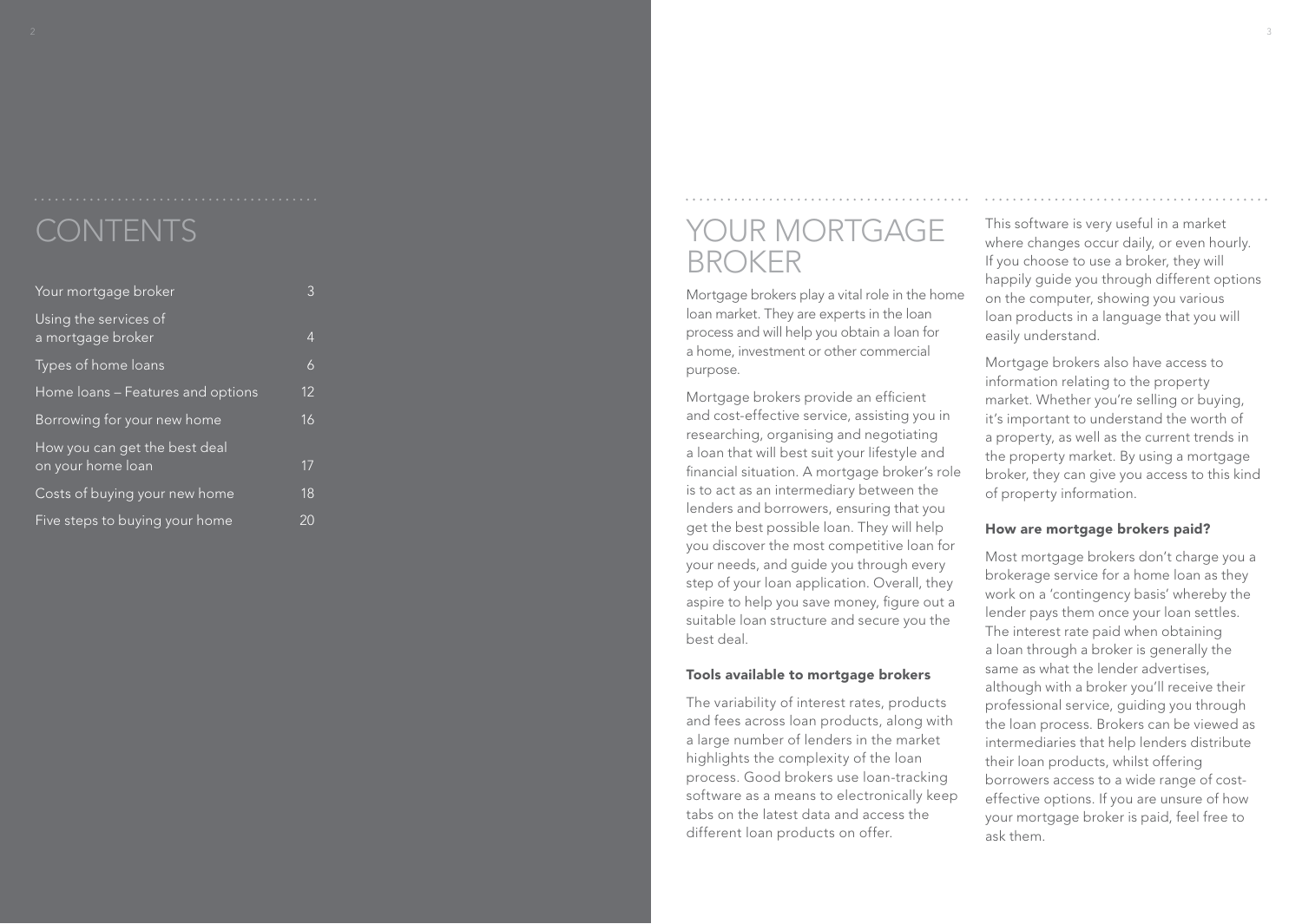# USING THE services of a mortgage **BROKER**

Finding a reputable mortgage broker that you are comfortable with is of utmost importance. After all, you want to be sure you secure the most suitable and competitive loan. So consider the following points when choosing your mortgage broker.

### Service for no charge

The services of a mortgage broker when advising on residential loans should be free of charge. Their entire service which should include: advising and giving you information on loan products, negotiating the loan on your behalf, and managing your paperwork through to settlement, should be provided at no charge to you. Ensure that your broker is open with you about how they are getting paid, and they disclose what commissions and payments they will receive from the lender.

### Qualified and experienced

You should check what qualifications and experiences your broker has in the mortgage industry, and don't be afraid to request references from previous clients if you wish. Also check if they are a member of a professional mortgage association such as the MFAA or FBAA, and a member of an external dispute resolution scheme. Ask your broker how they comply with the Privacy Act, so that they will maintain your personal and financial details securely.

Good brokers should have the tools to assist in your decision making, such as being able to show you on computer software how different loans will impact your financial situation, and access property valuation data to help you in making your decision.

### Understanding your situation

The initial meeting should begin with your broker familiarising themselves with your entire financial situation, and your future plans. To assist the broker in doing this, ensure that you have your key documents with you when you visit them, as this knowledge will help them find loan products that fit your lifestyle, whilst ensuring that it provides you with flexibility for any future changes.

### Making buying your new home easy

Once your mortgage broker has a good understanding of your current and future financial situation, they can begin explaining the wide range of loan options available from a host of different lenders. They should be able to outline the various loan products in plain English, as well as explaining the loan process from application to close including the documents required through the process. In addition they will go through all associated costs, disbursements, and fees of the loan application and give you a written schedule.

You can expect your broker to negotiate with lenders to find the best deal, while communicating with you throughout the loan process in a timely manner. Through the application process, they will follow up with the lender for you from application through to approval. Even once your loan is settled, good mortgage brokers are your resource for questions, concerns and ongoing review.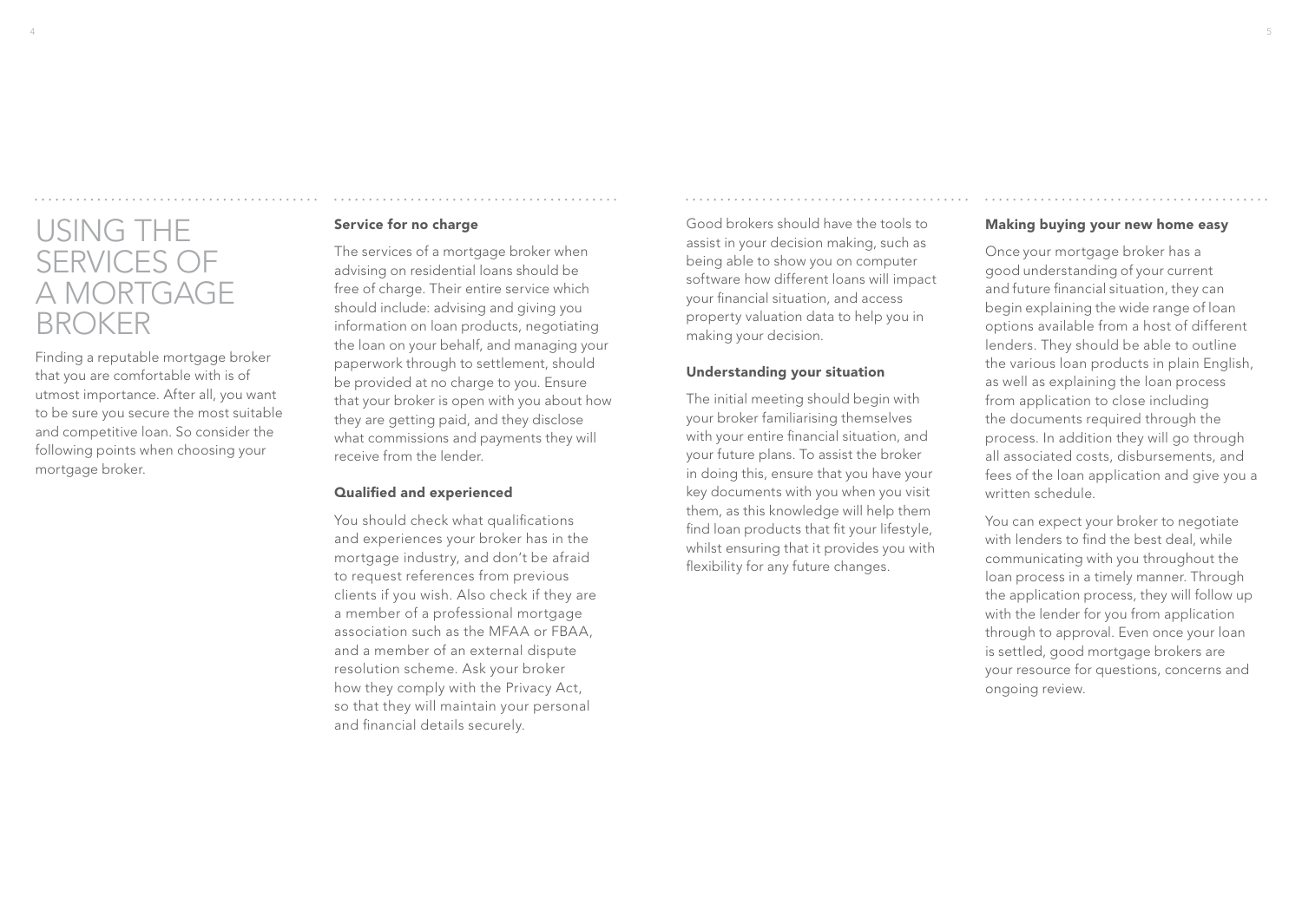# Home Loans – An Introduction

As a buyer looking for a home loan, there are many options for you to consider in order to find a loan that suits your lifestyle and budget. These include the size of your loan, type of property you are hoping to buy and the deposit that you have. There are many resources available that can provide you with information to help you make this decision. This booklet has been written specifically to help you get a better understanding of available options in the loan market, and provide you with knowledge to assist you to make your decision. It will also direct you to a reputable broker to help you with your research and negotiate on your behalf.

There are a large variety of home loan options supplied by different financial institutions, which include non-bank lenders, building societies, credit unions and local and international banks. This has resulted in an extremely competitive home loan market, with a huge range of home loan options for the homebuyer. There are honeymoon rates, introductory rates, standard variable rates, fixed rates, redraw facilities and line of credit loans to name but a few. The following section outlines the various features and types of home loans you are likely to see when considering a home loan.

## Types of Home Loans

### Fixed rate loans

Fixed rate loans allow you to fix your interest rates and repayments for an agreed period of time and are typically set for 1 to 5 years. At the end of the fixed term period, the loan will typically revert to a variable loan or you may choose to roll over for another fixed term at the rates applicable at that point in time.

### Variable interest rate loans

A variable interest rate loan means the interest rate charged by your lender may vary throughout the life of the loan according to market conditions and indicators such as the Reserve Bank of Australia's Cash Rate. In other words, the repayments associated with the loan can also go up or down at any time. Many variable loans now offer a wealth of features such as an offset account or the ability to make extra repayments and redraw funds. Some institutions also offer basic or 'nofrills' variable loans with a lower interest rate but fewer features.

The standard variable interest rate is a 'benchmark rate', which is quoted by banks and lenders. These rates are not what customers usually pay, as they are typically only referenced rates.

Depending on the size and chosen features of your loan, if you decide to choose a variable interest home loan, a lender will generally offer you a discount on the variable rate anywhere between 0.10% and 0.70%, depending on the size on the size and features of the loan.

Categories of variable interest rate loans are the basic variable rate loans, which often feature lower interest rates. These loans tend to have limited features, although most will give you an option to redraw at a fee.

### Split loans

Split loans allow your loan to comprise multiple portions which can include a variable, a fixed or a line of credit split, all within the one loan.

### Building & Construction Loans

If you're building a new home or planning major renovations to your existing home, a construction loan is generally the most appropriate funding option. The major difference between a construction loan and a standard home loan is that in the case of a construction loan the loan is usually drawn down in stages. Payments (or draw downs) coincide with the initial purchase of the land follo wed by a number of key construction stages.

This type of loan is ideal for building, as you only pay interest on the amounts you have drawn down.

Before building starts, you will need to pay a deposit to your builder as well as paying a deposit for the land if you are buying land. As work progresses you will need to make payments to the builder.

Construction loans are generally structured for progress payments to be made to the builder during the various stages of construction.

### Honeymoon and introductory loans

Honeymoon and introductory loans offer you a lower interest rate, discounted from the standard variable rate at the beginning of your loan. They are usually variable rate loans that only last for a short 'introductory' period of around 1 year although the term can vary from 6 months to up to 3 years. Sometimes these rates may be fixed or capped during the agreed time period. Once this period of time ends, the applicable interest rate will then revert to a higher standard variable rate.

### Line of credit and equity loans

Line of credit or equity loans are loans which lenders offer you a specific credit limit that is secured against a registered mortgage over a residential property. People access these loans for a number of reasons including for renovations, investments or to purchase other properties. Usually, minimum interest repayments are necessary each month, with the principal repayments not usually required. Interest is only charged once the credit is drawn.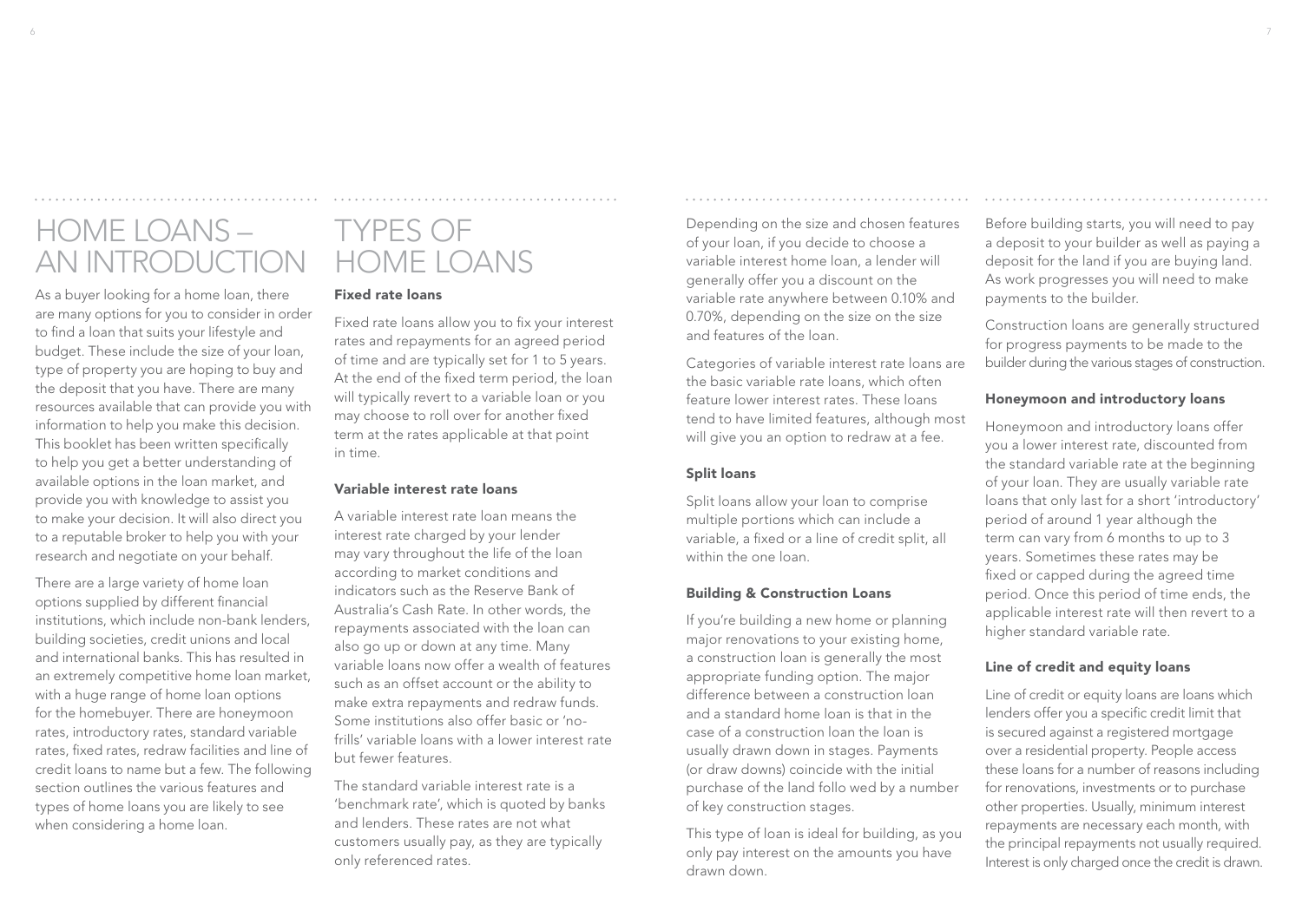These home loans tend to be provided by specialist lenders offering loans to borrowers who do not meet the bank's strict credit criteria for mainstream lending. These include those with bad credit history, loan defaults, new migrants with no credit history, seasonal or casual workers.

In particular, there are low documentation or no documentation loans tailored to people who are self-employed or those who do not have evidence of a consistent income or lack financial reports.



#### Low documentation loans

In contrast to employees, self-employed or small business borrowers do not have regular income streams and may not be in a position to provide current financial information as required by lenders. Those without full documentation may find it more suitable to access a 'low doc' loan. Documentation required for low doc loans will differ across lenders and can typically include:

- Borrower Self-Declaration of Income
- Accountants Certified Letter to verify personal/business solvency and trade position
- 12 months of Business Activity **Statements**
- 3 months of business account statements

All prospective self-employed borrowers must have a current ABN which is GST registered. The ABN must also have been registered for at a period of between 6 months and 2 years depending on the lender.

### Features of low documentation or non-conforming

Commonly low-documentation and nonconforming loans tend to have higher interest rates and this rate of interest will be influenced by the lender's risk evaluation. The variation in interest rates can be up to 2-4% higher than a traditional loan, and the exact rates will be dependent on your loan assessment.

Most low-document and non-conforming loans include aspects of both variable and fixed-rate loans. Loan features offered to both home buyers and residential property investors are now quite common, and includes such services as redraw and 100% mortgage offset on standard variable and fixed-rate products.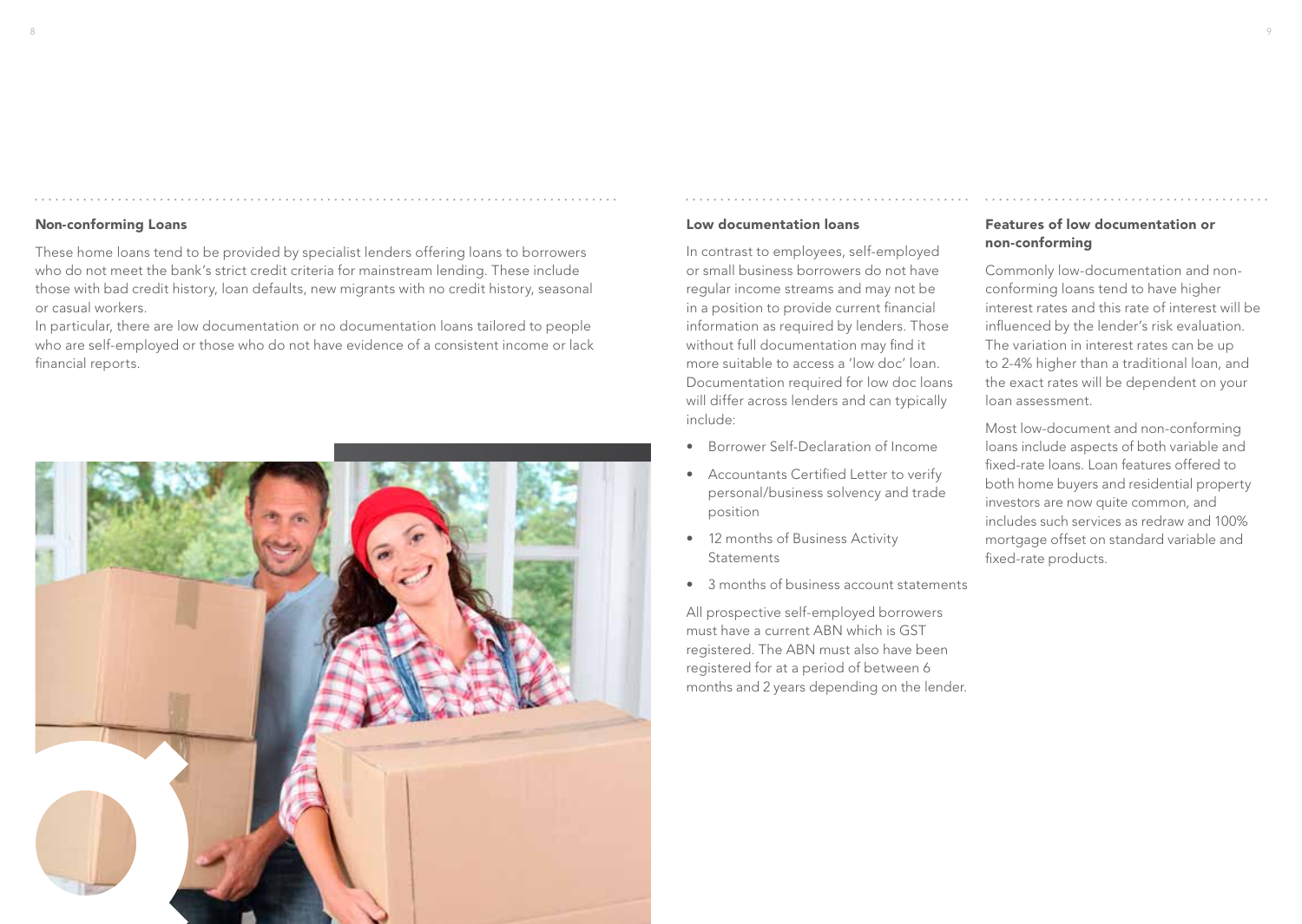An important consideration is the LVR (Loan-to-Value Ratio) restriction placed on low-doc borrowers by lenders. Typically the restriction is 80% which is permitted with a requirement for Lender Mortgage Insurance (LMS), or 60% if LMS is not obtained; with LMS payable by the borrower. Once a borrower is required to take out LMI they will be subject to a series of credit assessments upon which more supporting documentation may be required.

### Home loans for self employed

Depending on your financial situation and your home loan needs, there are a multitude of competitive home loan options for the self employed or small business owner. Assessment criteria for the self employed will depend on the loan type, and be based upon the borrower's net asset base, business income, and also their ability to repay their ongoing debts.

### Full documentation

If you're able to verify your income and assets through the provision of financial and other related documents, you may be eligible for a more cost effective full documentation loan option. These documents will help prove to lenders your ability to repay your loan. Most of the documents listed below should be easily accessible, especially with some assistance from your accountant.

Documents that are typically required to verify your income stream:

- Financial statements (profit and loss statement, balance sheet) for the last two years
- Business and personal tax returns for the last two years
- Other documents which may be helpful in your credit assessment include those outlining your current personal & business commitments such loan statements and details of facilities required for refinancing
- Payslips, bank statements

### Advantages and disadvantages of loan types

| Loan types                    | Advantages                                                                                                                                                                                                                                                                       | Disadvantages                                                                                                                                                                                                                          |
|-------------------------------|----------------------------------------------------------------------------------------------------------------------------------------------------------------------------------------------------------------------------------------------------------------------------------|----------------------------------------------------------------------------------------------------------------------------------------------------------------------------------------------------------------------------------------|
| Variable rate                 | - If interest rates fall, your<br>repayments generally decrease.<br>- Typically, extra repayments<br>may be made without penalty,<br>and will lower your principal.<br>Extra repayments made may<br>be accessed.<br>- Basic variable loans may attract<br>a lower interest rate. | - If interest rates rise, your<br>repayments generally increase.<br>- Basic variable loans tend to be less<br>flexible and offer less features than<br>typical variable rate loans.                                                    |
| Fixed rate                    | - You can be assured that your<br>repayments will stay the same<br>because your interest rates are<br>fixed for an agreed period of time.<br>- Consistent repayments may allow<br>for better budgeting.                                                                          | - Loans are not as flexible with<br>extra repayments often limited or<br>subject to fees.<br>- Variability of interest rates makes<br>it hard to decide when to fix.<br>- Termination of fixed rate contract<br>can incur break costs. |
| Honeymoon and<br>introductory | - Tends to offer the lowest<br>interest rates.<br>- Extra repayments made during<br>this initial, fixed rate period may<br>reduce the principal and also<br>reduce interest repayments.                                                                                          | - The introductory rates will increase<br>to the standard variable rate after<br>this initial period, so repayments<br>will rise.<br>- There may be break costs.                                                                       |
| Split loans                   | - Flexible loan type, allowing<br>borrowers to fix a portion of their<br>loan type while still being offered<br>a range of options for repayment<br>and interest security.                                                                                                       | - The variable interest rate portion<br>of the loan is still susceptible to<br>interest rate rises. If interest rates<br>rise, your variable repayments<br>might also increase.                                                        |
| Line of credit/equity         | - Of all the loans, this is the most<br>flexible product available, enabling<br>loans to be used for various<br>purposes.<br>- Interest rates tend to be less than<br>personal loan rates as they are<br>secured by a residential property.                                      | - Line of credit or equity loans are<br>subject to variable rates and will be<br>vulnerable to interest rate rises.                                                                                                                    |
| Low documentation             | - A simple income declaration form<br>needs to be completed.<br>- Limited tax returns and financial<br>reports required.                                                                                                                                                         | - Compared to a full document loan,<br>the LVR tends to be considerably<br>lower (approx. 80%).<br>- The rates of interest tend to be<br>higher than most full document<br>loans.                                                      |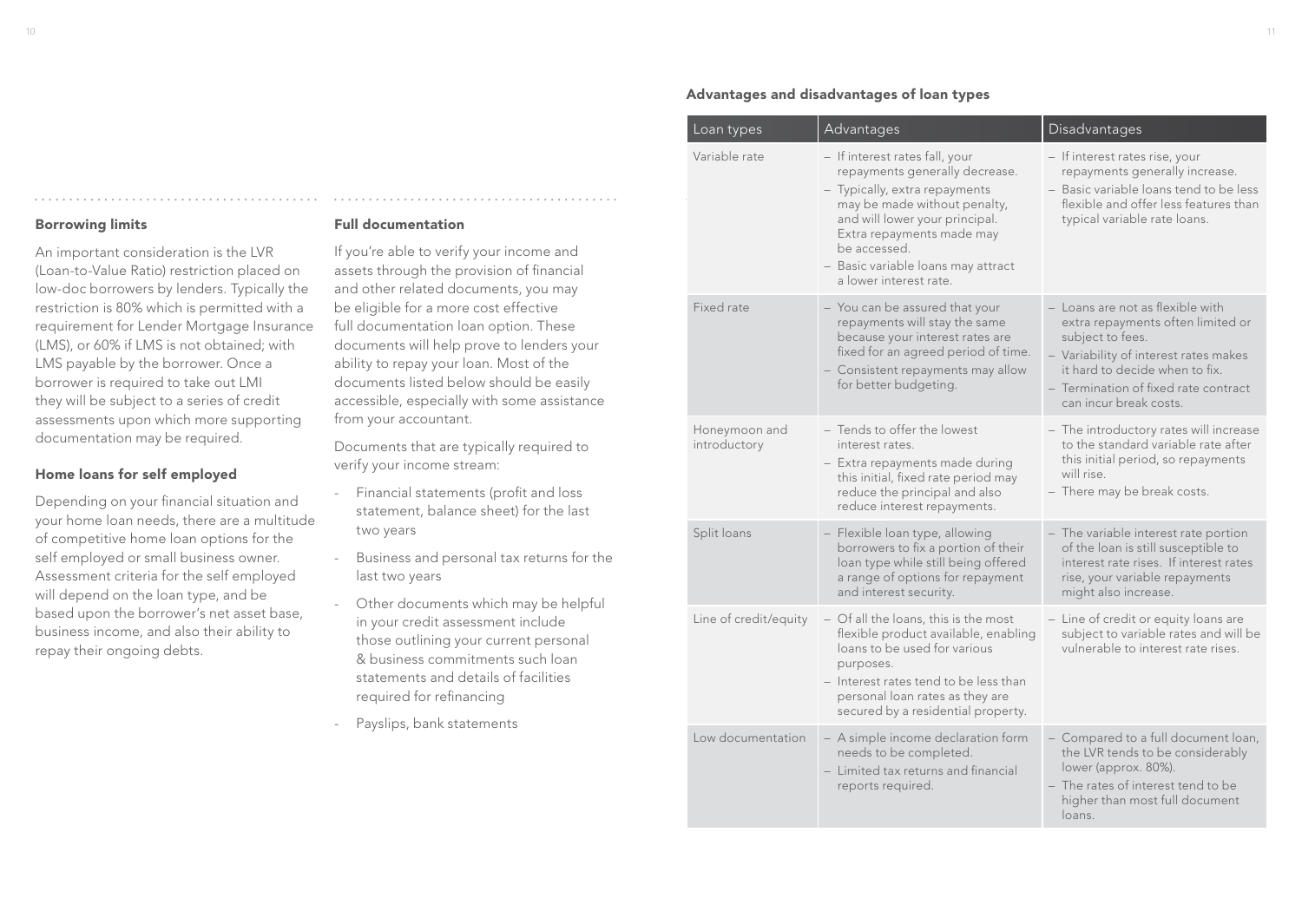## Home Loans – Features and options

To repay your mortgage at a quicker rate therefore reducing the amount of money you spend on a loan, you need to choose the right home loan features and also secure a good interest rate. You will find that a more flexible loan will mean a higher interest rate, which will increase your interest repayments. For example, someone who chooses a variable loan with a variety of features including redraw against additional payments or offsetting your savings will typically attract a higher interest rate than that of a basic loan.

However, if flexibility in a loan is what suits your financial situation, this type of loan will reap more benefits for you. The below terms will be explained to you, allowing you to get a better understanding of what features and options are suited to your needs.

| Offset accounts          | An offset account is an account or loan split that that is connected to your<br>loan and reduces the interest on your loan account. The funds can then<br>be used to offset your loan and reduce the amount of interest paid. It is<br>especially convenient for those with loans from financial institutions that they<br>bank with, and those who are paid on a monthly basis. For instance, if you<br>have borrowed \$500,000 and you have \$50,000 in your offset account, the<br>interest charged will be on a sum of \$450,000, even though your principal is<br>\$500,000. |
|--------------------------|-----------------------------------------------------------------------------------------------------------------------------------------------------------------------------------------------------------------------------------------------------------------------------------------------------------------------------------------------------------------------------------------------------------------------------------------------------------------------------------------------------------------------------------------------------------------------------------|
| Additional<br>repayments | If you think you will have access to additional cash or income, you should<br>ensure that your home loan has an additional repayments feature. This<br>will allow you to use any extra cash to lower your principal which will also<br>reduce the interest paid. Most lenders will allow you to withdraw those extra<br>payments through a redraw facility.                                                                                                                                                                                                                       |
| Loan portability         | A Portable loan means that you can transfer an existing loan to another<br>property without refinancing, saving you time and money on application and<br>legal fees. However, portability does not permit you to change lenders.                                                                                                                                                                                                                                                                                                                                                  |
| Redraw facility          | Redraw facilities allow you to make extra repayments on your loan, and also<br>to access these funds without any explanations to your lender. However,<br>some lenders charge a fee for every redraw and also sets a minimum redraw<br>amount.                                                                                                                                                                                                                                                                                                                                    |

| Repayment holiday          | Repayment holidays are offered by some lenders, allowing you to take full or<br>partial periods off your mortgage repayments. This may reduce the pressure<br>on borrowers whose finances are stretched through difficult circumstances<br>such as unemployment or maternity.                                               |
|----------------------------|-----------------------------------------------------------------------------------------------------------------------------------------------------------------------------------------------------------------------------------------------------------------------------------------------------------------------------|
| Direct salary<br>crediting | Salary credit permits you to direct your salary into your home loan account,<br>reducing the principal owed. As interest is calculated daily, this salary credit<br>will reduce the interest paid and is particularly useful for couples with second<br>salaries. It is also a convenient way to make your loan repayments. |
| Switching feature          | The switching feature permits you to switch from a variable rate to a fixed<br>rate of interest, and will suit you if interest rates are unstable.                                                                                                                                                                          |
| Professional<br>packages   | Professional packages are loan 'bundles' offering borrowers discounts on<br>interest rates, ongoing fees, and reduced application and establishment<br>fees, subject to loan size.                                                                                                                                          |
| Interest only loans        | Interest only loans tend to be short term loans ranging from one to five years<br>and are often used by investors. On these loans only the interest portion<br>of the loan is repaid with the principal remaining unchanged during the<br>'interest only' term.                                                             |
| Top up                     | A loan top up allows the borrower to increase the limit on their existing loan,<br>without having to acquire additional finance through other sources.                                                                                                                                                                      |
| Construction loans         | During the construction phase of your property, certain features may not<br>be available. For instance, the redraw facility may be withdrawn whilst<br>your payment frequency may change. However, at the completion of your<br>property, all features of the loan will come into effect.                                   |
| Limited quarantor<br>loans | A limited guarantor loan or an equity guarantee loan is a loan that allows<br>family members to assist you with your loan, by guaranteeing a part of your<br>loan. Family members 'pledge' to aid the borrower and will act as a guarantor<br>for your loan, providing extra security or by assisting with repayments.      |
| Comparison rate            | Comparison rates help you identify the real cost of your loan, allowing you<br>to make comparisons between loans relatively easily. It differs from your loan<br>interest as it takes into consideration other costs that you will have to pay<br>when you take out a loan, such as other fees and charges.                 |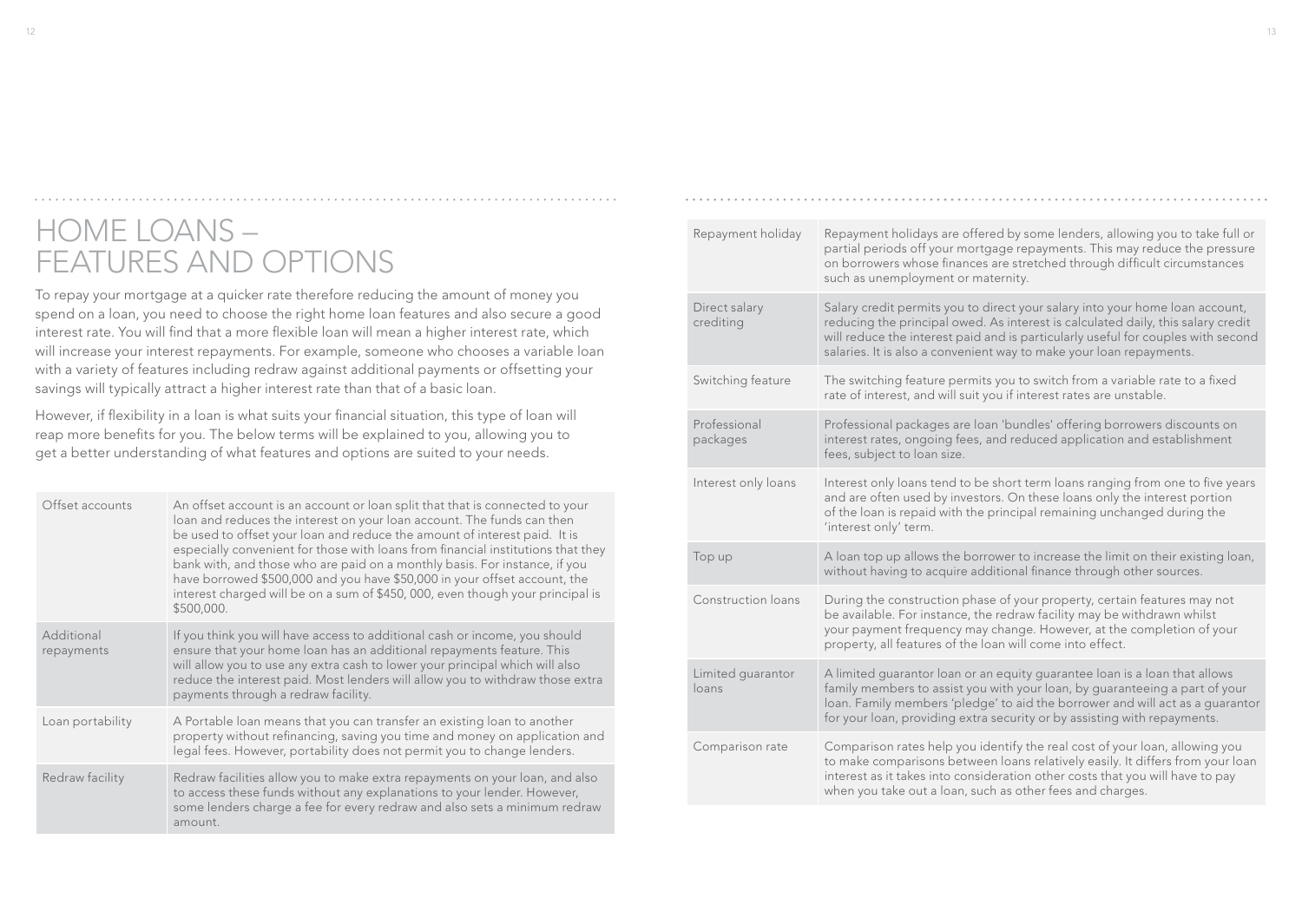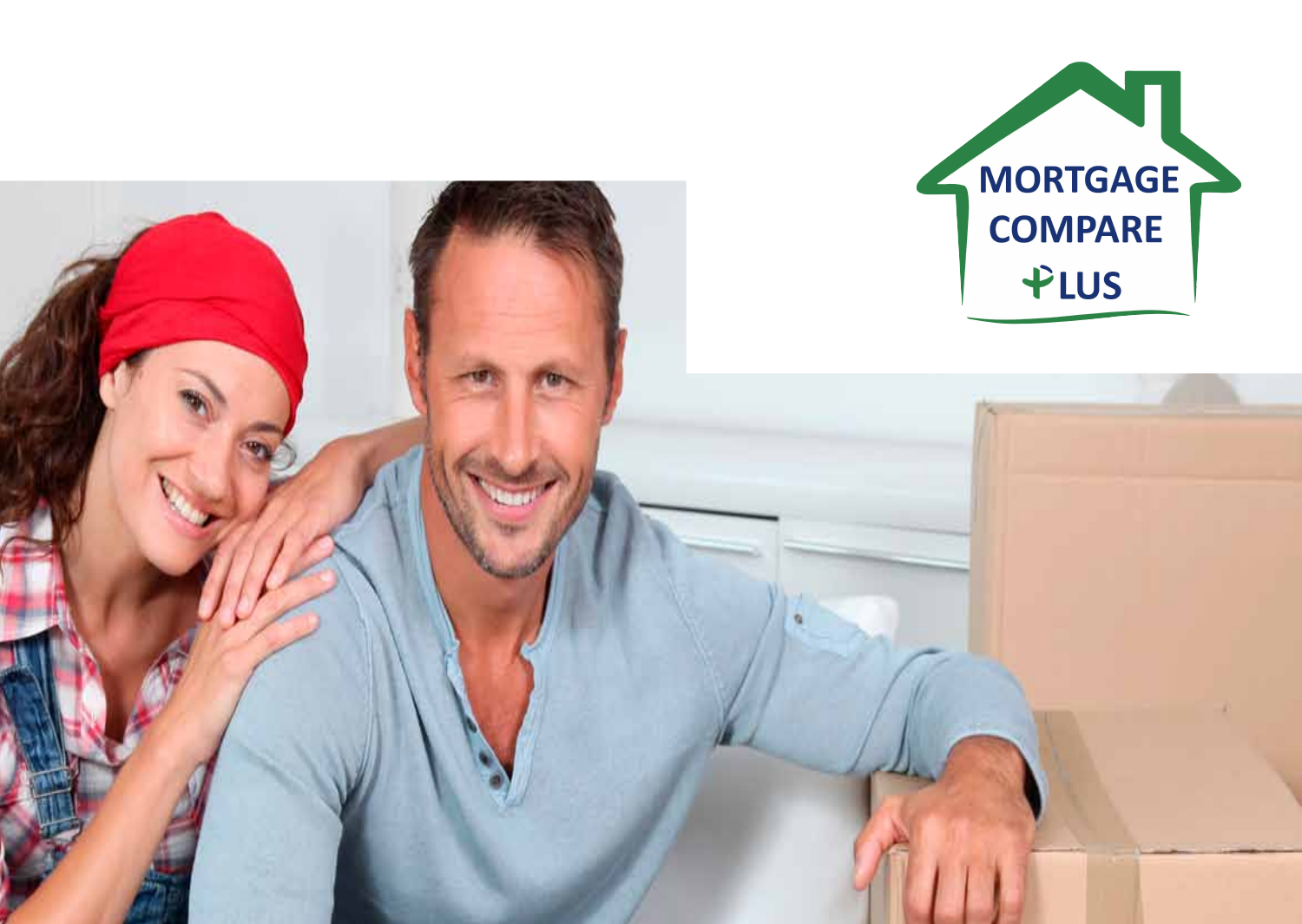# Borrowing for your new home

There are many things which may influence the amount you eventually borrow from your lender (e.g. the final purchasing price), and it may be greater than the amount that you had decided upon before your property search began.

### Your borrowing capacity

The maximum amount you can borrow will be evaluated by your broker, who will look at your purchasing costs, as well as the size of your deposit and your loan repayments at the current interest rate. They will also factor in possible interest rate rises at a "stress" rate, which tends to be higher than the current interest rate. In determining your uncommitted monthly income, lenders will also look at your overall income and expenses, whilst also factoring in a margin for safety purposes.

The larger your uncommitted monthly income, the greater your capacity to borrow. Factors that can impact your borrowing capacity include:

- Loan value ratio, loan term and other loan product features
- Income and types of income e.g. casual vs full-time
- Other loans, obligations and credit card limits
- Number of dependents

### Calculating borrowing capacity

Lenders may calculate your borrowing capacity in different ways. So if your previous application was unsuccessful, it may be useful to check with a mortgage broker, especially if you feel that you have agood chance of getting a loan. In addition, there are numerous things that you can do to enhance your borrowing capacity, which include:

- Paying off outstanding term debts such as personal loans
- Paying off and closing any credit cards, store cards or overdrafts
- Decrease the limit on any other loans your are currently servicing
- Decide on a workable budget and stick to it to improve your savings record

## How you can get the best deal on your home loan

Working with your mortgage broker, there are a number of avenues to pursue in order to ensure you get the best deal on your home loan.

### Reducing upfront fees

You may be able to negotiate with your lender a discount on application fees. This may result in savings of up to \$600, which may be directed at helping you pay for other costs such as conveyancing or stamp duty, or it may add to your deposit. Whilst obtaining a reduction for fees and charges associated with your loan may save you some money, keep in mind that sometimes these reductions will not save you as much as a lower interest rate.

### Negotiating interest rates generates the biggest savings

Even a small reduction in your interest rates may result in savings over the term of your loan. For instance, if you borrow \$500, 000, a 0.1% discount will save you in interest, approximately \$500 per annum.

So, a \$500,000 loan with an interest rate discount of 0.50% p.a. on a 25 year loan, will reduce your average annual interest expenses by approximately by \$2,500. Over the term of a loan, this will save you approximately \$62,000.

If you are borrowing more than \$150,000, most lenders will often offer you a discounted interest rate of up to 0.7% off the standard variable rate, starting with discounts at 0.5% for a \$150,000 loan. This may however attract an annual fee.

### Mortgage counter offers

Good mortgage brokers have a network of lenders in which they know will negotiate on a loan. Their knowledge, experience and links with these lenders may be useful in the negotiation process and to help you to receive and assess counter offers from potential lenders.

### Know your negotiation position when you make a purchase offer

Ensure that you have a sound understanding of your finances, including your borrowing capacity and a comfortable repayment schedule. It is important that you consider the influence of a higher purchase offer on your repayments. The table on pages 22 and 23 highlights these differences.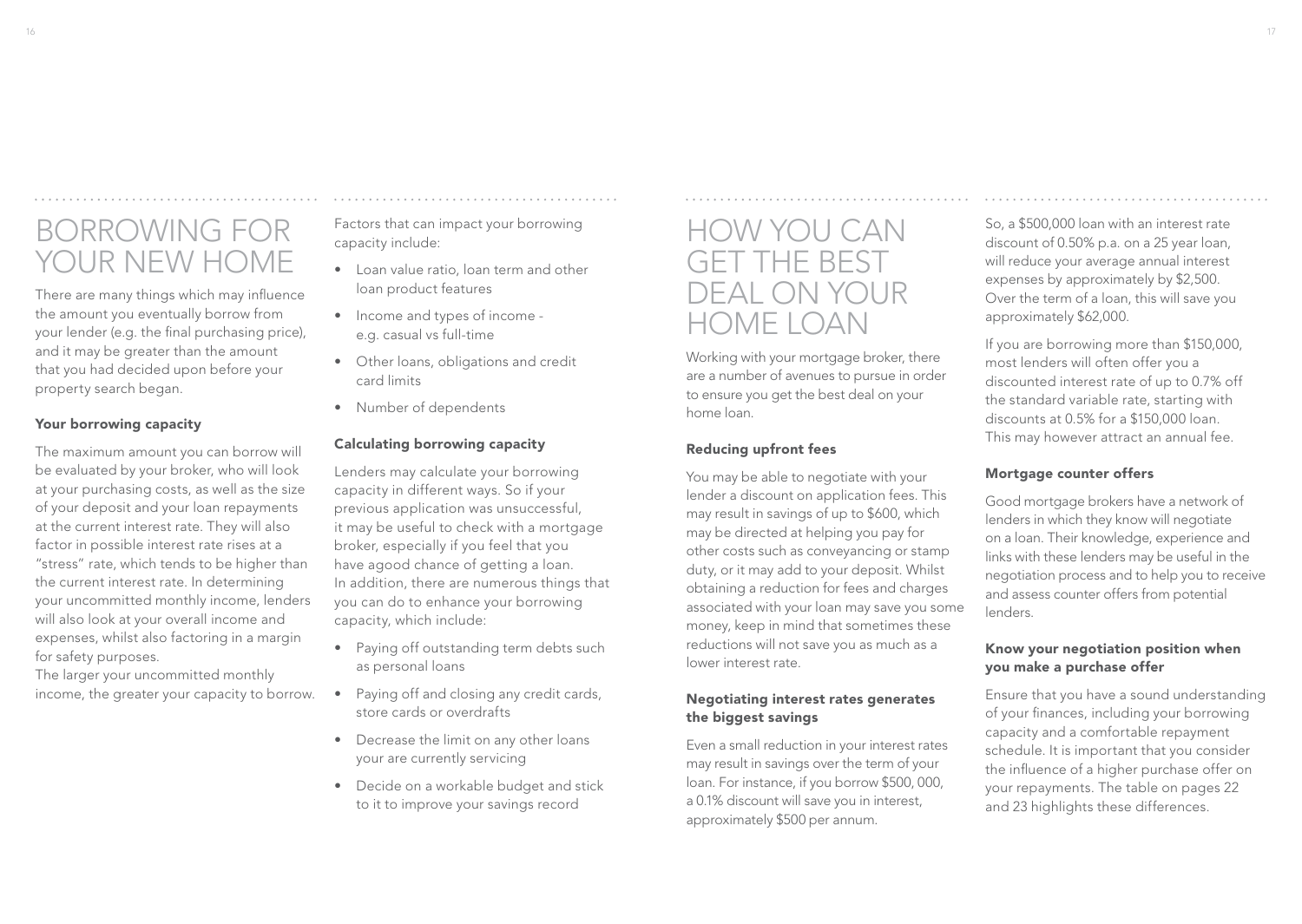# COSTS OF BUYING your new home

Most buyers should take into account the following fees when purchasing a property.

### State taxes, duties and fees

Stamp duty, mortgage registration, mortgage stamp duty and registration fees are State based and are applicable in accordance with the laws of the State in which the property is located. Stamp duty is applied in all States, although different State Governments have different ways in which they calculate these fees. Note that some States have different exemptions or reductions on stamp duty which may be applicable. Your mortgage broker will be able to discuss these with you.

### Lender fees

Depending on your specific application, different fees may be applicable to your loan which can be negotiated. Sometimes, these fees may be waived or reduced. However, you should be aware that most lenders that waive up-front fees will offer you a higher interest rate or higher ongoing fees.

Ensure that you are aware of the fees in your loan search and that your broker negotiates where possible, so that you can factor these costs into your budget. As fees may differ by lender and product, it's difficult to provide guidance on what each fee may be. Some of the common fees include:

- Loan application and establishment fees
- Service and valuation fees
- Legal and account transaction fees
- Break costs

### Legal fees

Solicitors or conveyancers are usually engaged to assist you with property exchange paper work and to help you legally settle on your purchase. Legal costs depend not only on the State you live in, but it is also influenced by the property's value. As a general guide, these costs can range from \$1000 plus disbursements to over \$3000, so it is useful to get different quotes.

### Building inspection reports

A building inspection report may be a condition of a loan approval. However, it is recommended that all potential buyers undertake a building inspection of their chosen property. Typically, inspection reports range from \$250-\$500.

### Pests and termite inspections

Pest and termite inspections are not legally required or a condition of loan. Again, it is highly recommended that one is undertaken before a purchase is made, and may cost you \$200-\$400.

#### Other expenses

There are a number of other costs involved with your purchase, which are dependent on your own situation, for example utility connection costs, telephone connection costs, strata costs, and insurance. You should consider these smaller items in addition to other costs.